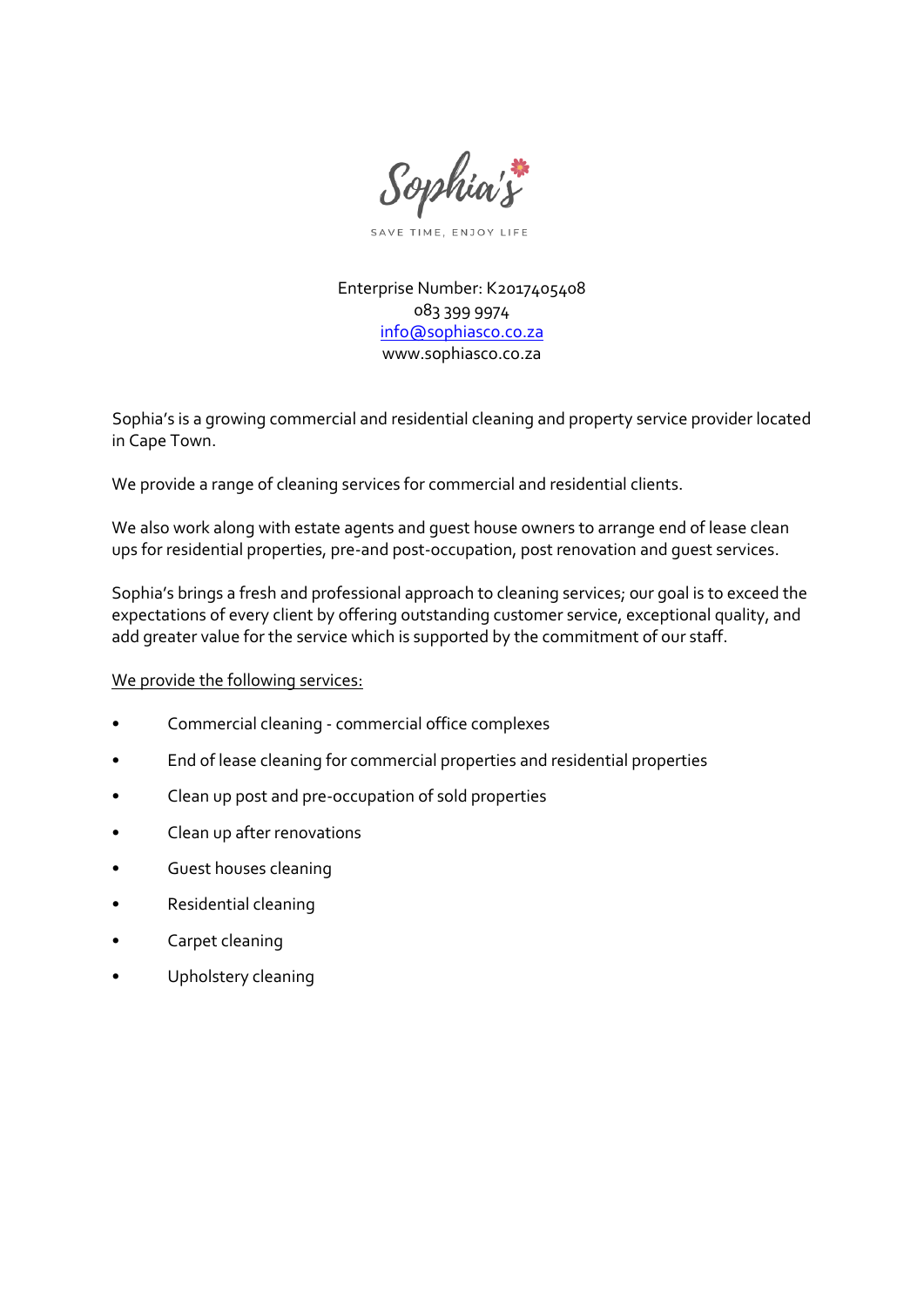Sophia's is a small sized organization and do not have a large company structure from management to workers.

The management always oversees the workers and provides enough support to carry out a certain task in a professional manner. All our staff is trained and is chosen for their integrity and work experience.

We use environmentally friendly cleaning products and a colour coded cleaning system, to prevent any misuse of chemicals and hygiene and to protect the health and safety of our valuable clients.

Our goal is to accomplish all commercial and residential cleaning needs and offer personalized and customized service for each client's needs and to be the cleaning servicer of choice.

Our Approach

Provide our clients with the highest quality cleaning services delivered in a safe, professional, considerate and harmonious manner.

Carry out all activities in a sustainable and environmentally conscientious manner.

### Residential Cleaning

When you hire Sophia's, you'll come home to a house that sparkles. That's right; you don't even have to be there for us to clean. We understand that life can get busy and we want to give you time back to spend with doing what you love with who you love. So, go to work or on vacation or just spend time with your family. Before you leave, make sure we have access to your home, and then you don't have to worry about the dishes in the sink or the trash when you get back.

## Commercial Services

Sophia's also provide cleaning for businesses as well. We clean several types of commercial properties including offices and restaurants. We will clean bathrooms, waiting areas, reception area, offices and kitchens.

When you hire us to take care of your needs, you'll receive a clean that satisfies your employees and welcomes your customers.

## Move In/Move Out Cleaning

Moving is stressful. Between packing, transferring services, getting used to the new area and a zillion other things, cleaning doesn't have to be another stressor. It doesn't matter if your moving in or out of your home, cleaning it up can be a challenge.

Let's face it; you probably have months of gunk caked to the inside of your oven or dust all over the top of your refrigerator. Dirt and grime can accumulate quickly, and with the hustle of everyday life, cleaning often gets pushed to the back burner (pun intended). Sophia's Cleaning